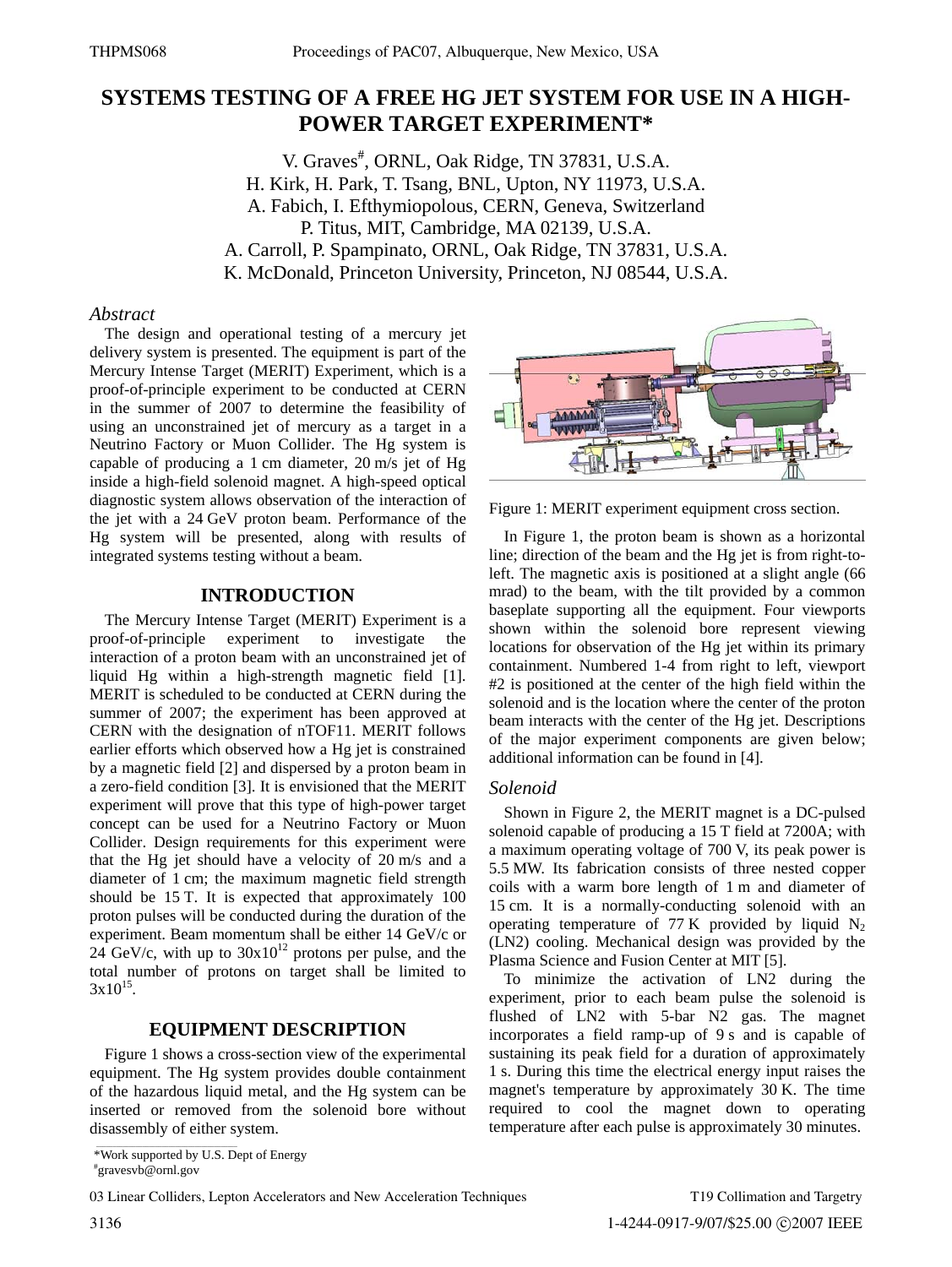

Figure 2: 15 T solenoid.

#### *Hg System*

The Hg delivery system is a hydraulically-actuated syringe pump that produces the desired unconstrained liquid metal target jet. Due to discharge pressure and fluid heating concerns, as well as the intermittent nature of the experiment, a syringe pump was chosen over a centrifugal pump. The pump is shown in Figure 3 and consists of three hydraulic cylinders – a centered 25 cm diameter Hg cylinder actuated by a pair of side-mounted 15 cm diameter drive cylinders through a mechanical tie beam. The syringe can provide a maximum steady-state jet duration of 12 s. The Hg flow rate during a 20 m/s jet is 1.6 liter/s, with a corresponding syringe piston velocity of 3.0 cm/s.



Figure 3: Hg delivery system.

The rated pressure for the Hg cylinder is 100 bar, while the drive cylinders' rated pressure is 200 bar. Due to safety requirements at the various testing facilities, the hydraulic fluid used to move the drive cylinders is a lowflammability, vegetable-oil based fluid. A 30 kW, 200 bar hydraulic power unit provides the driving pressure needed to move the syringe cylinders. All Hg-wetted metallic components of the primary containment are fabricated from either stainless steel or titanium to avoid attracting forces from the solenoid.

Hg system design and fabrication oversight were provided by Oak Ridge National Laboratory (ORNL).

#### *Optical Diagnostic System*

A back-illuminated, laser shadow photography technique is employed to capture the dynamics of the interaction of the proton beam with the Hg. Design and integration of the optical diagnostic system was provided by Brookhaven National Laboratory (BNL).

Due to the limited space inside the magnet bore, object illumination and image capture are transmitted through radiation-hard multimode optical fibers and coherent imaging fibers, respectively, all positioned externally on one side of the Hg jet chamber. Synchronized short laser light pulses are used to illuminate the target and freeze the motion of the jet after impact by the proton beam. Optical light pulses are sent through 20 m lengths of multimode illumination fibers. A sapphire ball lens position at the tip of the fiber expands the numerical aperture to fully illuminate the target. After passing through 2 AR-coated sapphire viewports, the light pulses are retro reflected by a spherical mirror positioned on the opposite side of the jet chamber. This retro reflected light shadow is collected by a tiny Grin objective lens butt-coupled directly onto a 0.9 mm diameter flexible coherent imaging fiber that is 10 m long and has 30,000 picture elements. The light sources used in this experiment are all Class 4 lasers capable of emitting peak optical power of 20 Watts in 150 ns duration at the wavelength of 850 nm where ionization radiation has minimum effects on the fiber transmission. High-speed cameras with capture rates of up to 1μs/frame are used to simultaneously record images on all 4 viewports, shown in Figure 4. The locations of the viewports are designed to capture the dynamics of the proton interaction at different parts of the Hg jet after proton impact.



Figure 4: Fiber bundles and optic components.

The high-speed cameras and associated laser equipment are shown in Figure 5. All active components and electronics were located in an adjacent tunnel, safe from any radiation area.